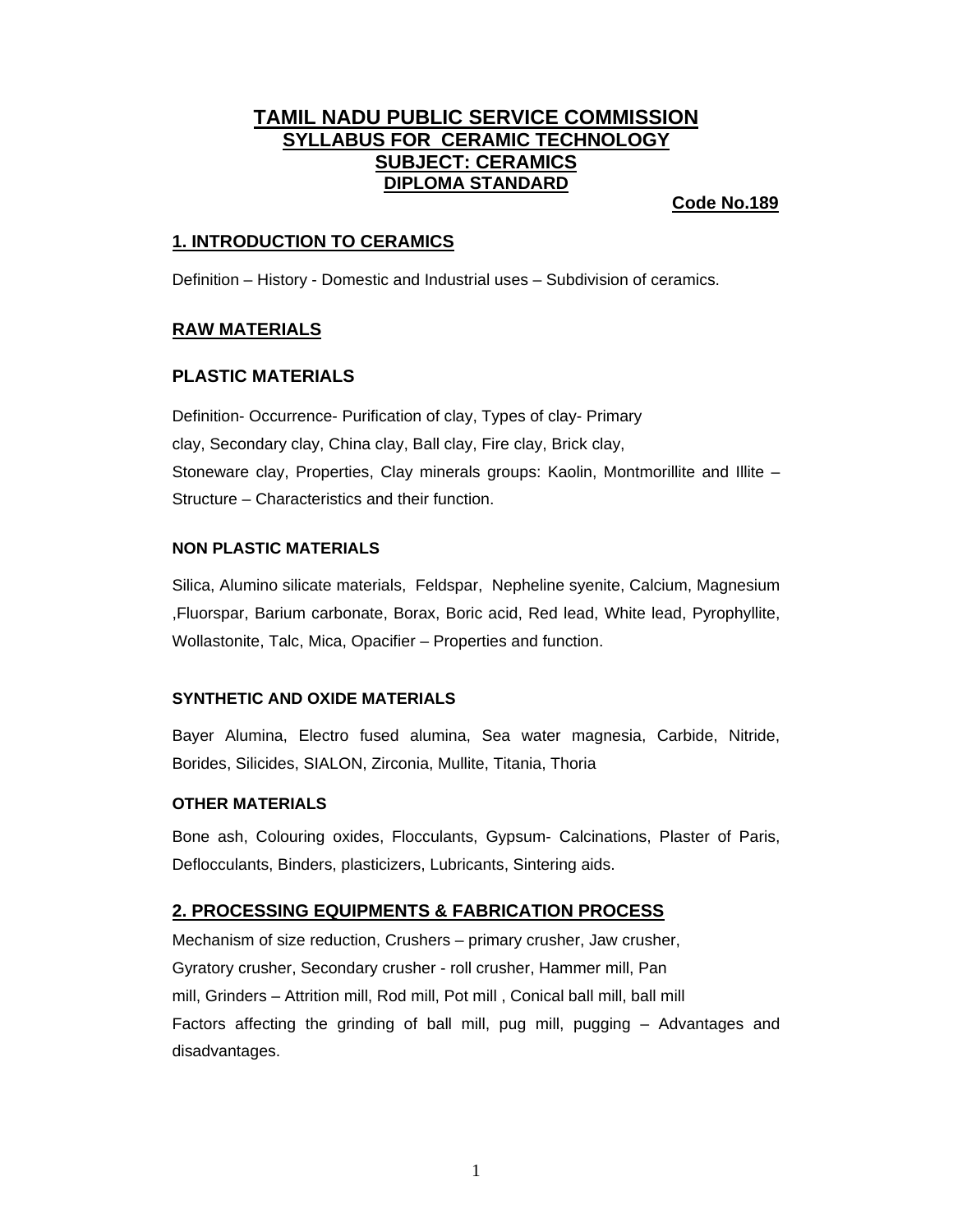Principle of screening, Type of screening, Magnetic separator, Mixing – Types of mixing, Bungler – Agitator, Types of pumps, Filter press – Spray drier and other driers.

Pressing, Process flow chart. Types of presses – Tools. Uniaxial pressing – Principle, construction and working. Stress distribution, defects and remedies. Other methods - Isostatic Pressing – Cold Pressing, Hot Pressing**.** 

Plastic forming methods – Throwing, Hand moulding, Jiggering and Jollying, Extrusion, Injection moulding – Defects and remedies, Plastic pressing – Cold, hot – principle, working – Advantages and disadvantages.

Preparation of mould – Plaster of Paris – description – modelling, mother mould, case mould and working mould.

Preparation and Characteristics of slip, Additives – Types of casting – hollow, solid, pressure, vacuum casting Process - control of defect and remedies. Other casting techniques – Battery casting, Tape Casting, Water fall casting.

#### **DRYING**

Mechanism of drying, Modes of heat transfer, Factors controlling drying, First falling rate, Second falling rate, Critical moisture content, Types of Dryers – Natural dryer, Artificial dryer- Intermittent and Continuous dryer. Drying defects and control.

#### **FIRING**

Action of heat on ceramic bodies, firing schedule, firing curve, firing equipments, problems, Vitrification, liquid phase sintering, Microstructure Control**.**

### **3. WHITE WARE AND HEAVY CLAY WARE**

Terracotta, Majolica, Triaxial bodies –Porcelain, Stoneware, Earthenware, Art ware. Raw materials used in triaxial bodies and their pyrochemical reaction – Physical and chemical characteristics – Field of application – Merits and demerits. Chemical porcelain, dental porcelain, Tableware, dinnerware, Art ware. - Properties applications.

Raw material–Method of winning, Handling. Classification of building material Common bricks – Engineering bricks – Perforated and hollow bricks – ridge tiles –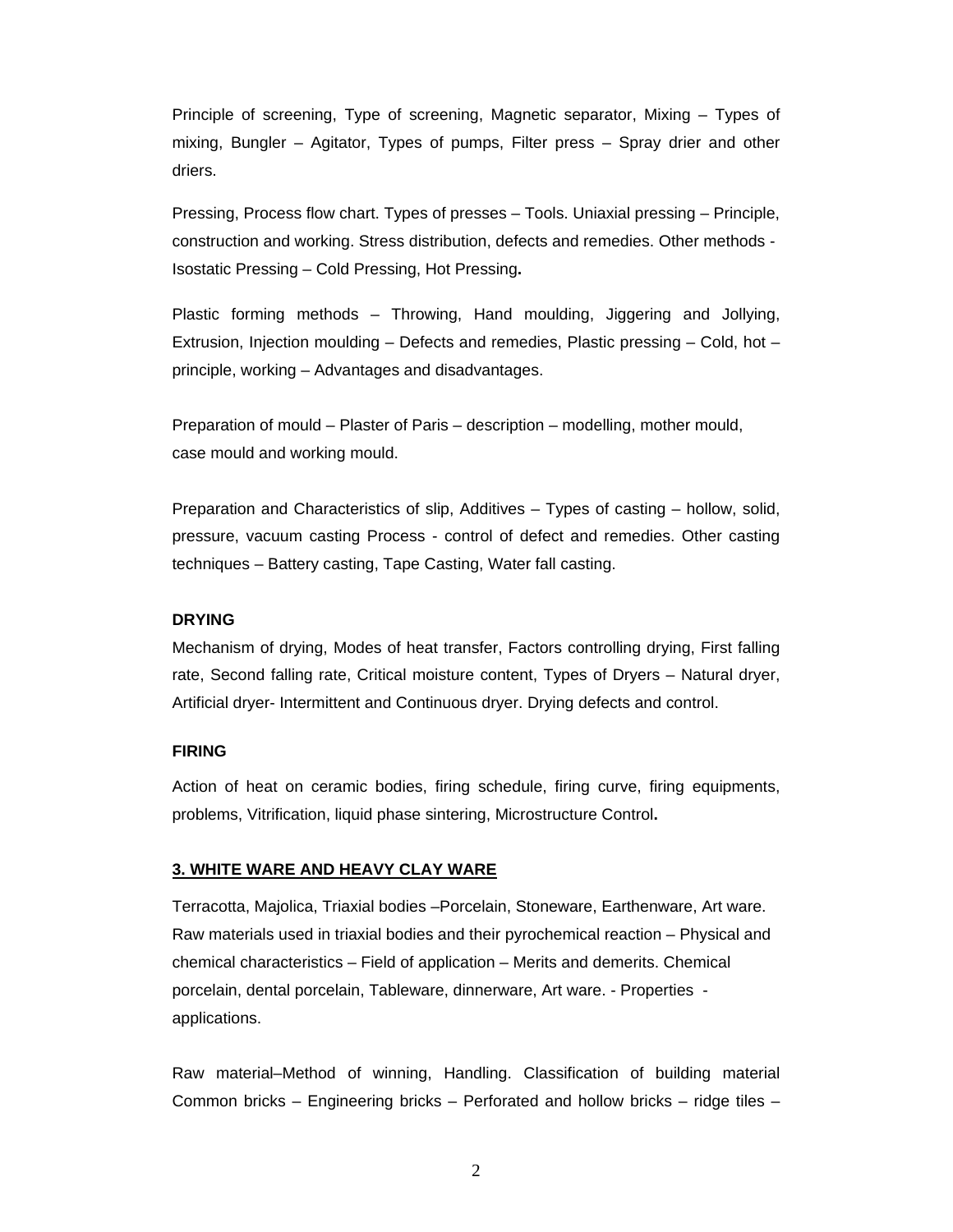Terracing tiles – Floor tiles – Ceiling tiles – red clay products – Manufacturing method Hand moulding – Machine moulding, Extrusion – Pressing – Drying and Firing . Stoneware pipes – Extrusion, drying, finishing, glazing and firing. Properties applications.

#### **4. GLAZE AND GLAZE MATERIALS**

Definition, Types of glazes - Raw glazes- Fritted glazes, Lead glazes, Porcelain glazes- High temperature glazes, Low temperature glazes ,Salt glazes- Decorative glazes, Loam or earth glazes- Aventurine glazes – Bristol glazes – Crystalline glazes Matt glazes – Colored glazes – raw materials-Characteristics and function .

#### **GLAZE BATCH CALCULATION, PREPARATION AND APPLICATIONS**

Ceramic glazes – Bodies and enamels-, Empirical formula and its Calculation from the chemical analysis – Calculation of percentage composition from empirical formula – Calculation of weight ( molecular weight), equivalent weight and formula batch weights – compounding of raw glazes the calculation of formula to recipe and recipe to formula – Rational analysis and proximate analysis.

Batch materials composition – mixing – Milling – Dry – Equipment – consistency – deflocculates – flocculants – Adhesives and suspension agents – Gum.

Painting - brushing and immersion or dipping – spraying – spray guns – spray patterns – Reservoirs – consistency of spraying.

#### **DECORATION AND GLAZE DEFECTS**

**a) Decoration,** Ceramic transfers - Preparation, application and firing – Screen Printing, decalcomania, printing, grinding and marbleizing, stippling and Miscellaneous.

**b) Glaze defects and remedies:** Crazing- Bubbles-Crawling – Pinholes – Blistering chipping, copper edging, egg shells, fish scale – gloss hair lining – Jumping, Tool marks, re-boiling , rusting, specking tearing ,waving surfaces.

**c) Properties**: Thermal, Optical, Physical, mechanical, chemical and electrical properties.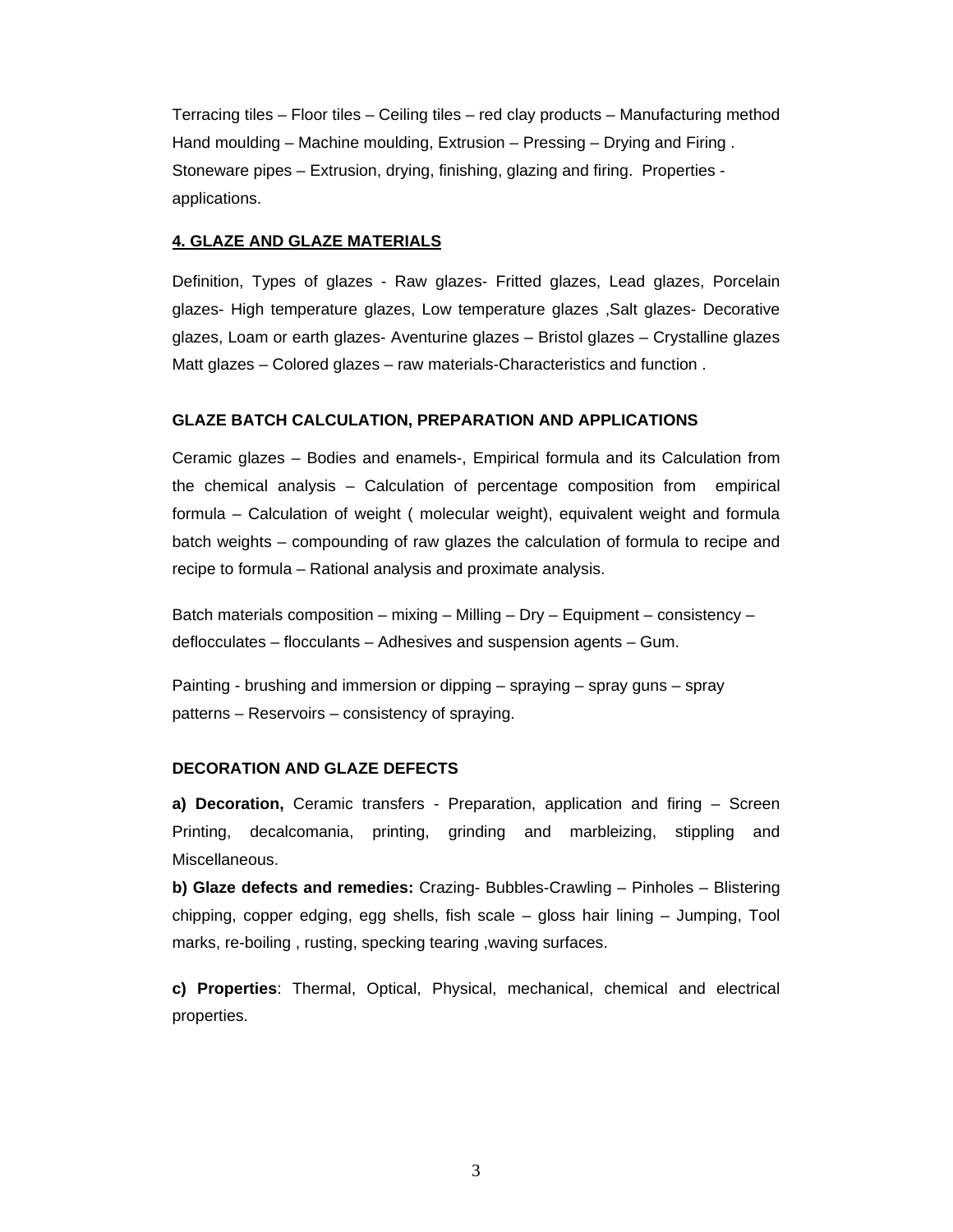# **5. PROPERTIES OF CERAMICS**

### **MECHANICAL PROPERTIES**

Stress – Strain – Young's modulus, Critical strain, Strength, effect of Porosity and grain size on strength – brittle fracture – mechanism, hardness and abrasion – relationship with elastic modulus – Creep.

### **THERMAL PROPERTIES**

Specific heat capacity – Thermal expansion – Thermal conductivity – Thermal diffusivity – Thermal shock resistance – low thermal expansion bodies – effect of temperature difference on firing the body – stress in glaze and body due to thermal expansion differences.

### **OPTICAL PROPERTIES**

Basic relationships – Reflection, Transmission, Absorption, loss of intensity - Refractive index- dispersion, Scattering of light by a spherical bubble – boundary reflectance and surface gloss – Specular and diffused reflection – Opacity and translucency – absorption and colour – applications.

#### **ELECTRICAL PROPERTIES**

Classification – metal, semi conductors and insulators – resistivity, effect of Composition of bodies – variation of resistivity with temperature – effect of Porosity, moisture permittivity, dielectric strength, conducting glazes dielectric loss.

### **MAGNETIC PROPERTIES**

Susceptibility – Permeability – flux density – types of magnetism and their origin – electronic structure and magnetic moment – spinal structure and ferro magnetism – exchange interaction and super exchange interaction – hysteresis loop and magnetic domain – domain structure.

### **6. REFRACTORIES**

#### **CLASSIFICATION AND PROPERTIES**

Introduction – General classification – Types of Refractory – Acidic – Basic – Neutral and general properties.

Specific gravity – Bulk density – Porosity – Permeability - Refractoriness – Refractoriness under Load – Volume stability – Slag attack – Resistance to thermal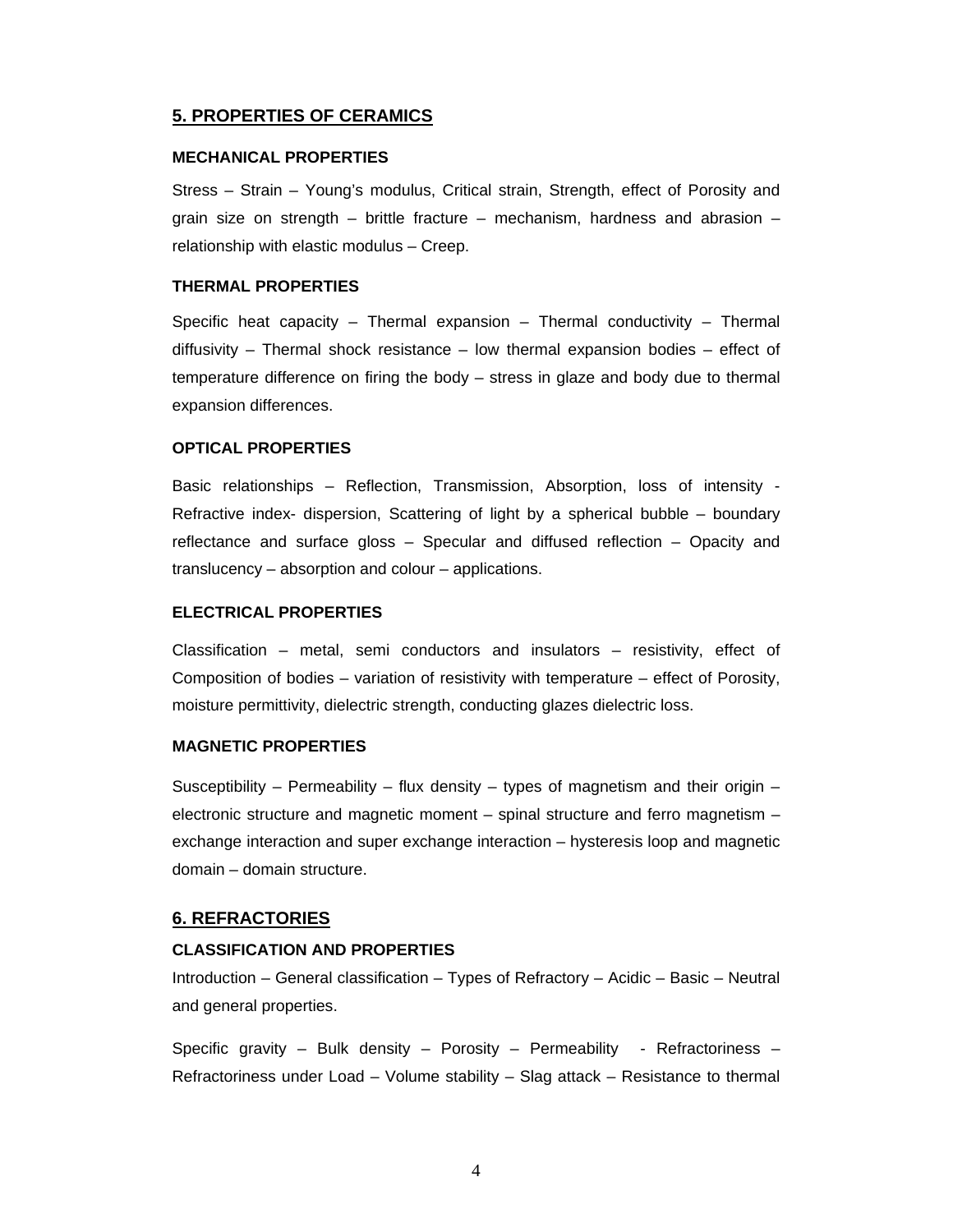shock – cold crushing Strength – Abrasion resistance – Hot modulus of rupture – Creep.

### **ACIDIC REFRACTORIES**

Material processing – Manufacture – Properties and uses of Silica, Semi silica, Fireclay, Kyanite, Andalusite, Bauxite. Process and manufacturer of Electro cast Refractories.

# **BASIC REFRACTORIES**

Material processing – Manufacture – Properties and uses of Magnesite – Dolomite Dead burnt magnesite – Stabilized dolomite – chrome magnesite – Mag chrome – Forsterite.

### **NEUTRAL AND SYNTHETIC REFRACTORIES**

Material processing – Manufacture – Properties and uses of Neutral Refractories – Graphite – Chromite – Zirconia .Synthetic Refractories – Silicon carbide – Fused Alumina – Fused Magnesia – Mullite – Magnesite alumino spinal.

# **INSULATION BRICKS AND APPLICATION OF REFRACTORIES**

Material processing – Manufacture – Properties and uses of insulating bricks, Ceramic fibre, Monolithic, Castables, Ramming mass, Fettling mass. Application of Refractories: Refractory in metal industries – Blast furnace – Refractories in nonmetal industries – Coke ovens – Pottery and refractory – Chemical industries – Refractory in atomic energy (only principles)

# **7. CEMENT**

Raw material, lime stone, sand, fly ash, gypsum. Types – Natural cement-Portland cement, Special Portland cement, Pozzolona cement, Slag cement, High alumina cement, White and coloured cement, Water proof cement. Manufacturing process: Portland cement- Wet and dry method. Rotary kiln. Setting of cement: Hydration, Hydrolysis, Hardening and crystallization.

# **8. FUELS**

Definition of fuels – Classification – Solid, liquid, gaseous fuel. Solid fuels: Coal formation, Coal classification – Peat, lignite, Bituminous coal, Anthracite coal and coke. Storage of Coal: Handling – Transportation – Advantages/disadvantages Liquid fuels: Types of oils, Petroleum, Refining of Petroleum. Storage: Handling – Transportation - Advantages/disadvantages. Gaseous fuels: classification of gaseous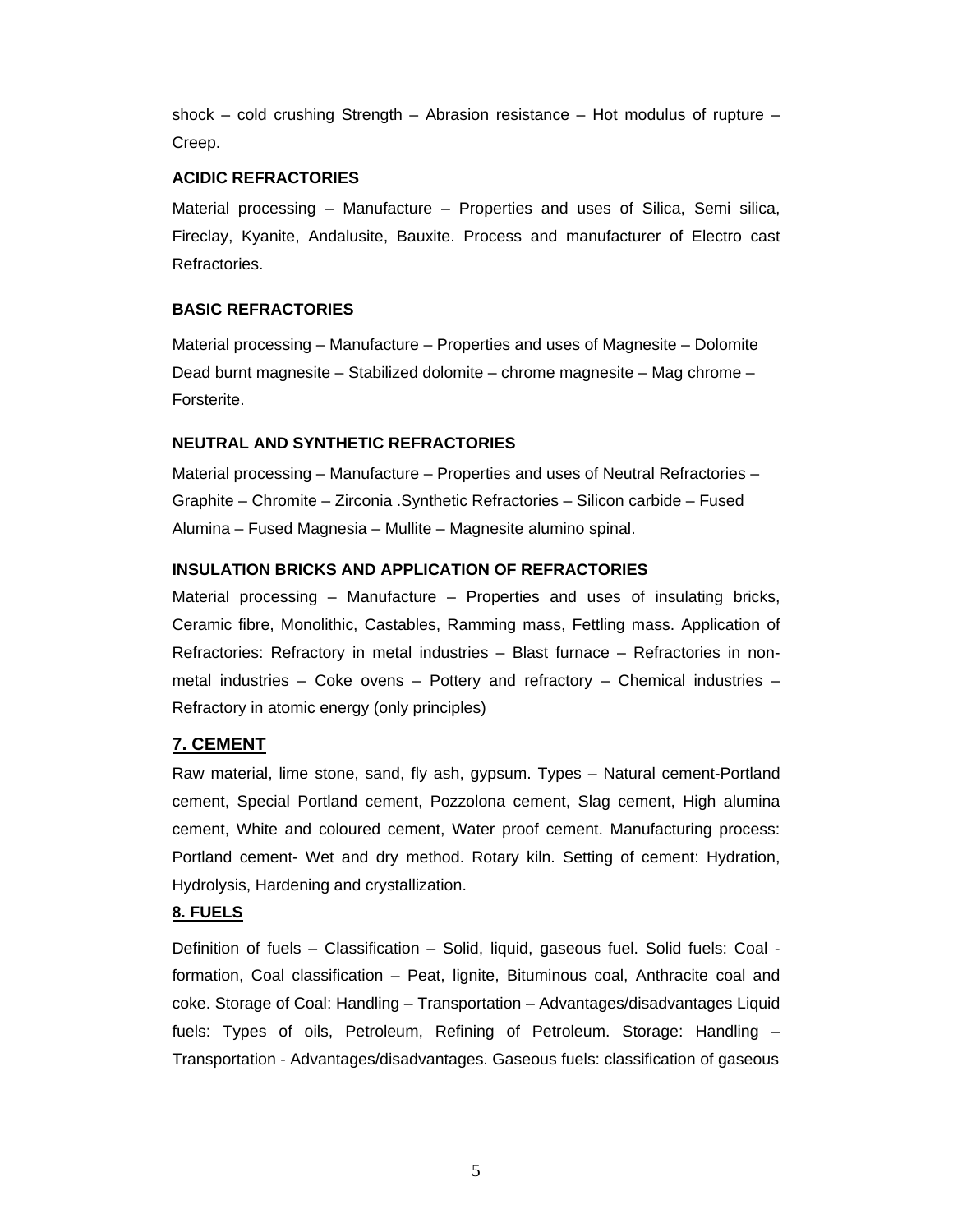fuels, natural gas, producer gas, water gas, Blast furnace gas, LPGadvantages/disadvantages.

#### **PROPERTIES OF FUELS**

Combustion, Production of flame, Ignition temperature- Gases and vapours – Limits of combustion- Inflammability and vapours – Velocity of flame propagation – Calorific value – Gross calorific value – Net calorific value - High flash point – low viscosity limited sulphur, presence. Analysis of coal (proximate and ultimate).

### **9. FURNACES**

#### **TYPES OF FURNACE – INTERMITTENT AND CONTINUOUS**

**Intermittent:** Open top kiln or Clamp kiln – Up draught kiln, Horizontal draught kiln – Down draught kiln – Bottle kiln – Muffle kiln.

**Continuous kilns:** Semi continuous kiln –Muffle type continuous kiln - Hoffmann kiln Tunnel kiln – different zones, operation -Rapid cooling temperature – Heat recovery from hot gases – Advantages over other kilns.

#### **10. TEMPERATURE MEASUREMENTS**

Effects of heat – Assessing temperature using colour tint – Eye vision, Wedge wood Cylinder, Pyrometric cones, Holdcrafts bar, Bullers rings.

Principles and description and function - Thermocouple, pyrometer, Radiation pyrometer, Optical pyrometer, Ferry optical pyrometer and wedge optical pyrometer, Advantages and disadvantages of pyrometry and pyroscopes.

### **REFERENCE BOOK:**

- 1. Fine Ceramics Technology and applications by Norton F.H., Mc Graw Hill, NY, 1978
- 2. Ceramic Raw materials by Worral W.E., Pergamon press, NY 1998
- 3. Properties of ceramic raw materials, by W.Rayon., Pergamon press 2<sub>nd</sub> edn., 197
- 4. Clay mineralogy, by M.J. Wilson., Chapman and Hall , 1995
- 5. Ceramic raw materials of India by S. K.Guha
- 6. Unit operations of Chemical Engineering by Mac Cabe and Smith
- 7. Chemical Engineers Handbook by "Perry"